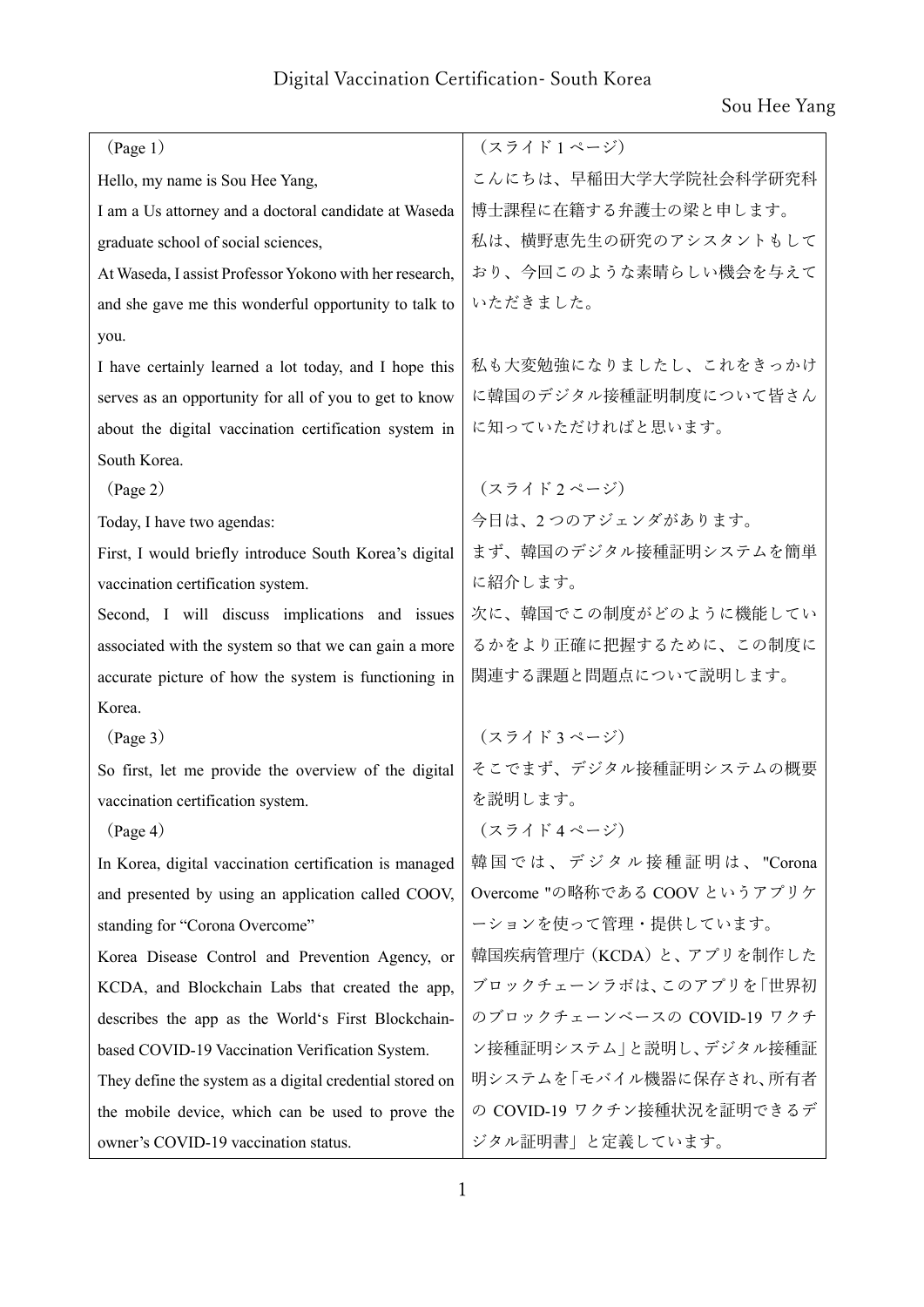| KCDA and Blockchain Lab suggest that By using a QR        | QR コードで簡単に確認できるようにすること      |
|-----------------------------------------------------------|-----------------------------|
| code that makes the verification process quick and easy,  | により、接種者が接種証明書を提示することで       |
| vaccinated individuals are able to present their proof of | 海外旅行や大きな集まりへの参加に伴う社会的       |
| vaccination to be exempt from social restrictions         | 制約を免れることができると提案しています。       |
| associated with international travels and attend large    |                             |
| social gatherings.                                        |                             |
| (Page 5)                                                  | (スライド5ページ)                  |
| The app enables Cross-identification meaning that I       | COOV は「相互証明」ができるようになってお     |
| can present my own vaccination record.                    | ります。つまり、QR コードを読み取ることで、     |
| And also ask other people to verify their vaccination     | 自分のワクチン接種記録を提示できると同時に       |
| records by scanning their QR code.                        | 他の人にワクチン接種証明書を確認してもらう       |
|                                                           | こともできます。                    |
|                                                           | (また、接触追跡に使用する QR コードに埋め     |
|                                                           | 込むこともできます。)                 |
| I will explain about the requirement for vaccination      | ワクチン接種証明書の要件については後述しま       |
| certification a bit later. But before Omicron became the  | すが、オミクロン株が主流となる以前は、公共の      |
| dominant variant, people were required to scan their      | 場に入る前に接触追跡用とワクチン接種証明書       |
| QR codes for contact tracing and for vaccination          | のための QR コードを読み取ることが義務づけ     |
| certification before entering public places.              | られていました。                    |
| Now it is not required anymore, but for the convenience   | 今はもう義務づけられていないのですが、当時       |
| at the time when it was required, the QR code for         | の利便性について言えば、ワクチン接種証明書       |
| vaccination certification could be embedded into the      | の QR コードを接触追跡用の 1 つの QR コード |
| QR code used for contact tracing so that people can       | にまとめることで、1回コードを読み取るだけで      |
| scan their code just once.                                | 済むようになりました。                 |
| The code could be presented by any number of the most     | こうした QR コードは、韓国で最もよく使われ     |
| frequently used applications in Korea. The default way    | ているアプリケーションを使って提示すること       |
| of presenting the code is that you go into the COOV       | ができました。COOV アプリで PIN コードを入  |
| app, enter your pin number, and then click on "QR         | 力し、「QR コード」をクリックするのが通常の     |
| code," but Because people had to use the code             | 提示方法ですが、頻繁に使うものなので、携帯電      |
| frequently, there were options to make presenting the     | 話を振ることで QR コードが表示されるなど、     |
| code easy, such as making the code appear by shaking      | 簡単に提示できるオプションも用意されまし        |
| the phone.                                                | た。                          |
| While it is not yet estimated how many people use         | COOV の利用者数はまだ推計されていません      |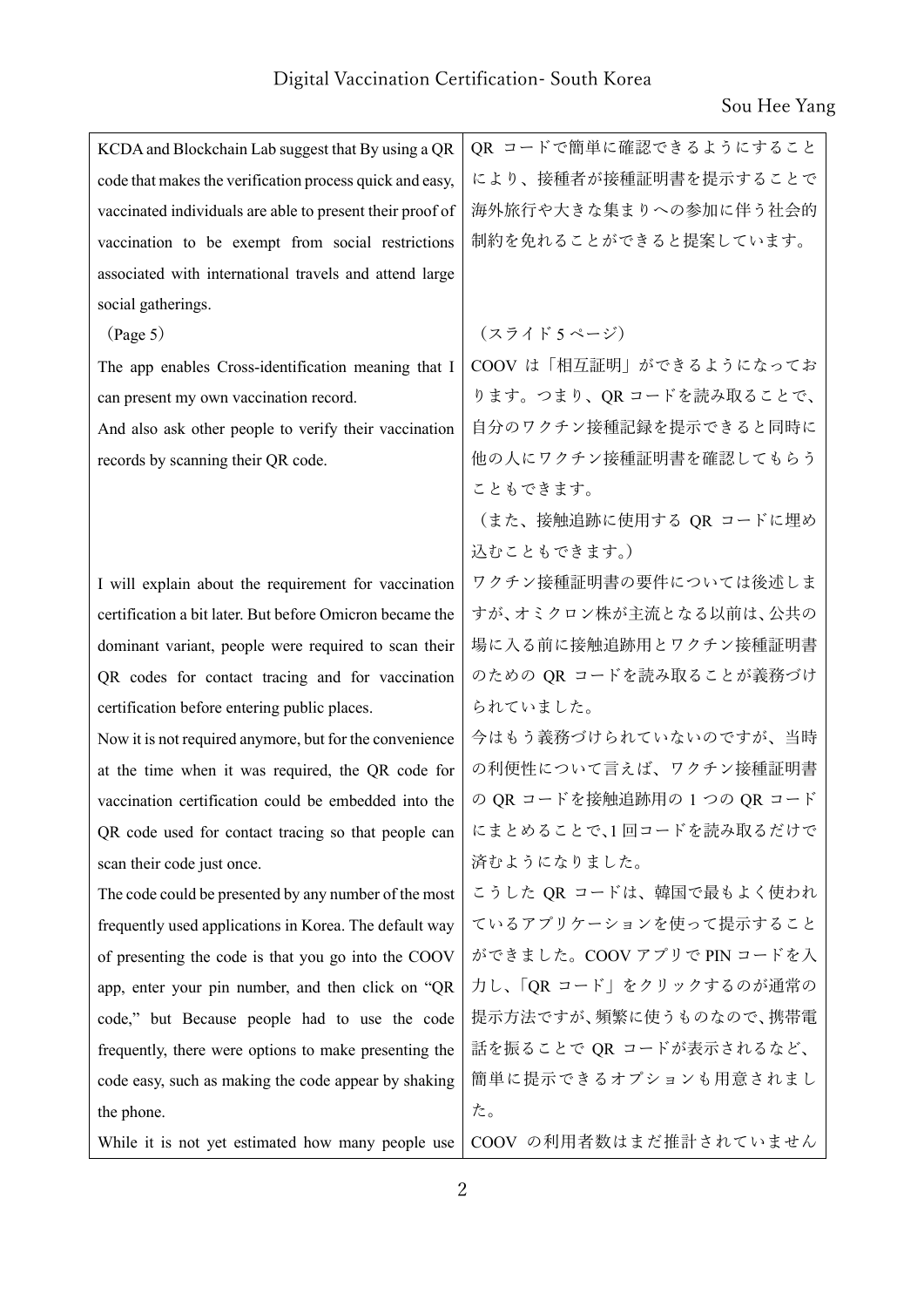| COOV, it was the second most downloaded app last            | が、昨年 2 番目に多くダウンロードされたアプ |
|-------------------------------------------------------------|-------------------------|
| year. Still, for those who do not own cell phones and in    | リでした。また、携帯電話を持っていない人びと  |
| case people cannot use COOV, COOV is used in                | や、COOV を利用できない人びとのために、国 |
| conjunction with a government-issued sticker.               | が発行するワクチン接種証明シールが併用され   |
| When scanning QR code for the proof of vaccination          | ています。                   |
| was still required, in case you were not vaccinated, you    | (今年の2月下旬まで)韓国では、公共の場に   |
| could still enter some public places but there were         | 入る前にワクチン接種の有無を証明することが   |
| limitations to the activities that you could engage in, for | 義務づけられており、接種していない場合でも、  |
| example, if you went to a restaurant, and when you          | 公共の場に入ることはできましたが、例えばレ   |
| scanned your code and if it was shown that you were         | ストランに行って、コードをスキャンして接種   |
| not vaccinated, then you could not eat with your friends    | していないことが表示されると、友人や家族と   |
| and family. You had to dine alone.                          | 一緒に食事ができなくなるなど、行動に制限が   |
| You cannot go to the theater or work out in a gym.          | ありました。一人で食事をしなければならなか   |
|                                                             | ったのです。映画館やジムに行くこともできな   |
|                                                             | いのです。                   |
| Currently, the requirement to prove your vaccination        | 現在では、一部の地域の裁判所がこれに反対す   |
| status before entering certain public places is             | る判決を出し、差し止めたため、特定の公共の場  |
| suspended because courts in some regions have ruled         | に入る前にワクチン接種の有無を証明する義務   |
| against it and issued temporary injunction.                 | は保留されています。              |
| The government is appealing the case, but with the          | 政府は控訴していますが、オミクロン株の患者   |
| sharp increase of Omicron cases, it has become difficult    | が急増し、地域の保健所ではすべての検査に対   |
| for the local health centers to handle all the tests.       | 応することが困難になっています。        |
| In addition to those who get tested because they may        | 感染の可能性があるから検査を受けるという人   |
| be infected, many individuals who are not vaccinated        | だけでなく、公的な活動のためには、直近の陰性  |
| come to the center every other day to get tested because    | 検査結果をワクチン記録の代わりに利用できる   |
| a recent negative test result can be used instead of the    | ため、ワクチン未接種の人の多くも隔日で検査   |
| vaccine record for the purpose of public activities.        | を受けに来ています。              |
| So because of the difficulties of local health centers in   | そのため、地域の保健所ではすべての検査に対   |
| handling all the tests and the temporary injunctions, the   | 応することが難しく、また差止めもあるため、当  |
| requirement is suspended for the time being.                | 面の間、この要件は保留されることになったの   |
|                                                             | です。                     |
| For the purpose of the mandate for public activities,       | また、特定の公的活動のための要件としては 1  |
| there was an expiration date for the vaccination for the    | 回目、2回目の接種には有効期限がありました。  |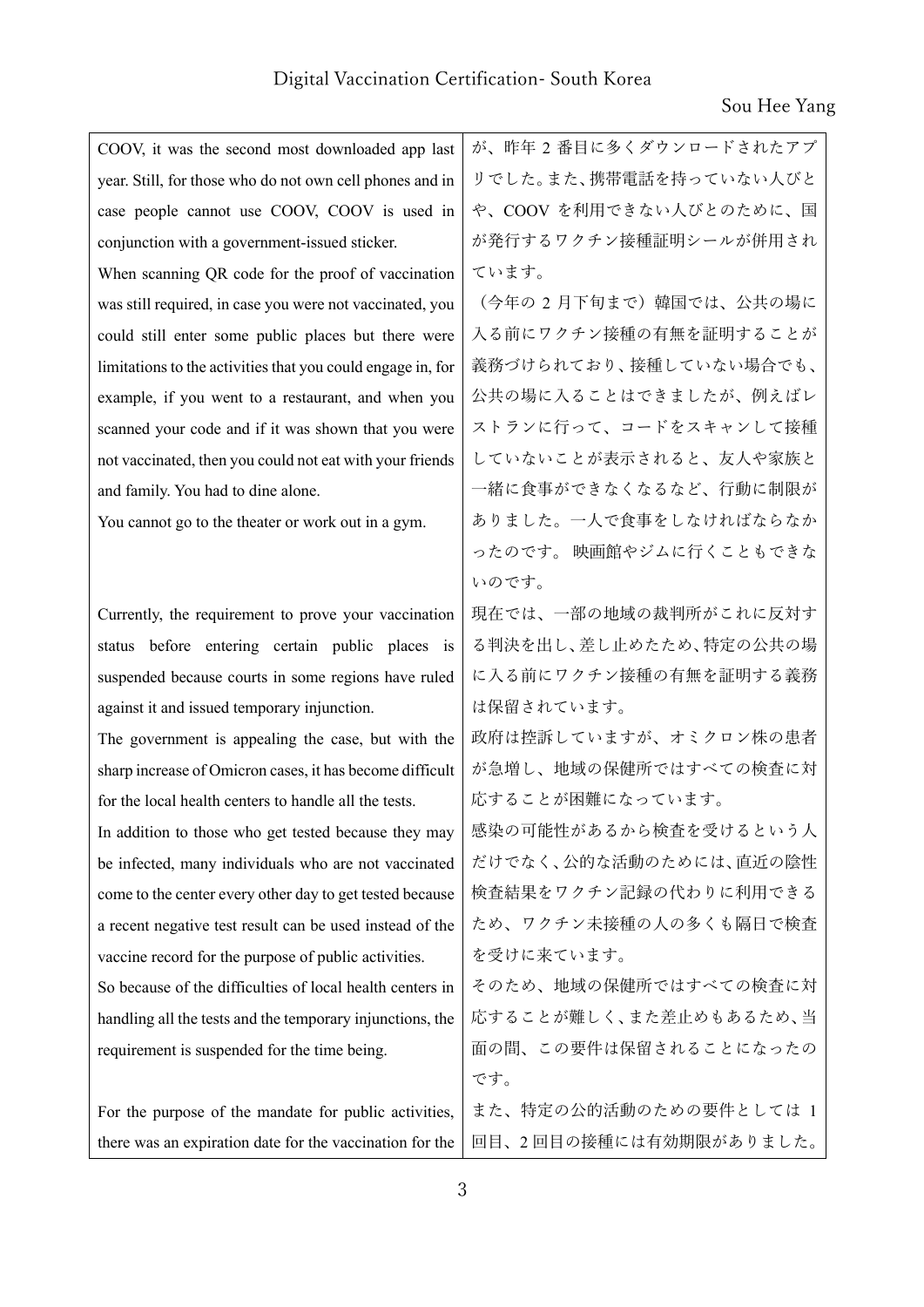$\overline{\phantom{a}}$ 

| first and second dose.                                        |                          |
|---------------------------------------------------------------|--------------------------|
| Which was valid starting from 14 days after the               | 1回目または2回目の接種後14日目から6ヶ月   |
| administration and until Six month after.                     | 間有効とされました。               |
| For the third dose, the vaccination certification was         | 3回目の接種については、接種した時点で直ちに   |
| immediately valid upon administration, and there was          | 接種証明が有効となり、その有効期限はありま    |
| no end date for its validity.                                 | せんでした。                   |
| $(\text{Page } 6)$                                            | (スライド6ページ)               |
| This picture demonstrates how the digital credentials         | この図は、デジタル接種証明がどのように作成    |
| are created and used.                                         | され、使用されるかを示しています。        |
| It is important to discuss the use of decentralized           | 分散型識別子とブロックチェーン技術を使って    |
| identifiers and blockchain technology in managing and         | 情報を管理・保存し、安全でプライベートなデー   |
| storing the information for secure and private data           | タ管理を行うことについて議論することは重要    |
| management, but as it deserves a more focused                 | ですが、より焦点を絞った議論が必要なため、そ   |
| discussion, I will explain about the technology in the        | の技術については次章で詳しく説明し、ここで    |
| next section, and here I only demonstrate the simplest        | はアプリの仕組みを示す最もシンプルな描写の    |
| picture to show how the app works.                            | みを示します。                  |
| As you can see on the left, when you get vaccinated,          | 左側にあるように、ワクチン接種を受けると、そ   |
| the record will be processed by KCDA, that is, again,         | の記録は KCDA、つまり韓国疾病管理庁で処理  |
| Korea Disease Control and Prevention Agency.                  | されます。                    |
| The vaccinated individual will download the app, input        | ワクチン接種を受けた人は、アプリをダウンロ    |
| personal information such as phone number, name and           | ードして、電話番号や名前、生年月日などの個人   |
| birth<br>vaccination<br>record<br>date,<br>and<br>the<br>will | 情報を入力すると、接種記録が自動的にアプリ    |
| automatically be synced with the app, generating your         | と同期され、独自の QR コードが生成されます。 |
| own QR code.                                                  | そうすることで、他の個人情報を公開すること    |
| Now you can use it to prove your vaccination or ask           | なく、接種証明や他人に証明書の提示を求める    |
| others to show their credentials without exposing other       | ために利用できるようになります。         |
| personal information.                                         |                          |
| (Page 7)                                                      | (スライド7ページ)               |
| The app has other functions, besides scanning or              | このアプリは、個人の QR コードを読み取って  |
| providing a person's QR code with vaccination                 | ワクチン接種情報を提供する以外にも、さまざ    |
| information.                                                  | まな機能を備えています。             |
| You can reserve your next vaccination using the app           | アプリを使うことで、個人情報を再度入力する    |
| without having to input personal information again.           | ことなく次回のワクチン接種の予約をすること    |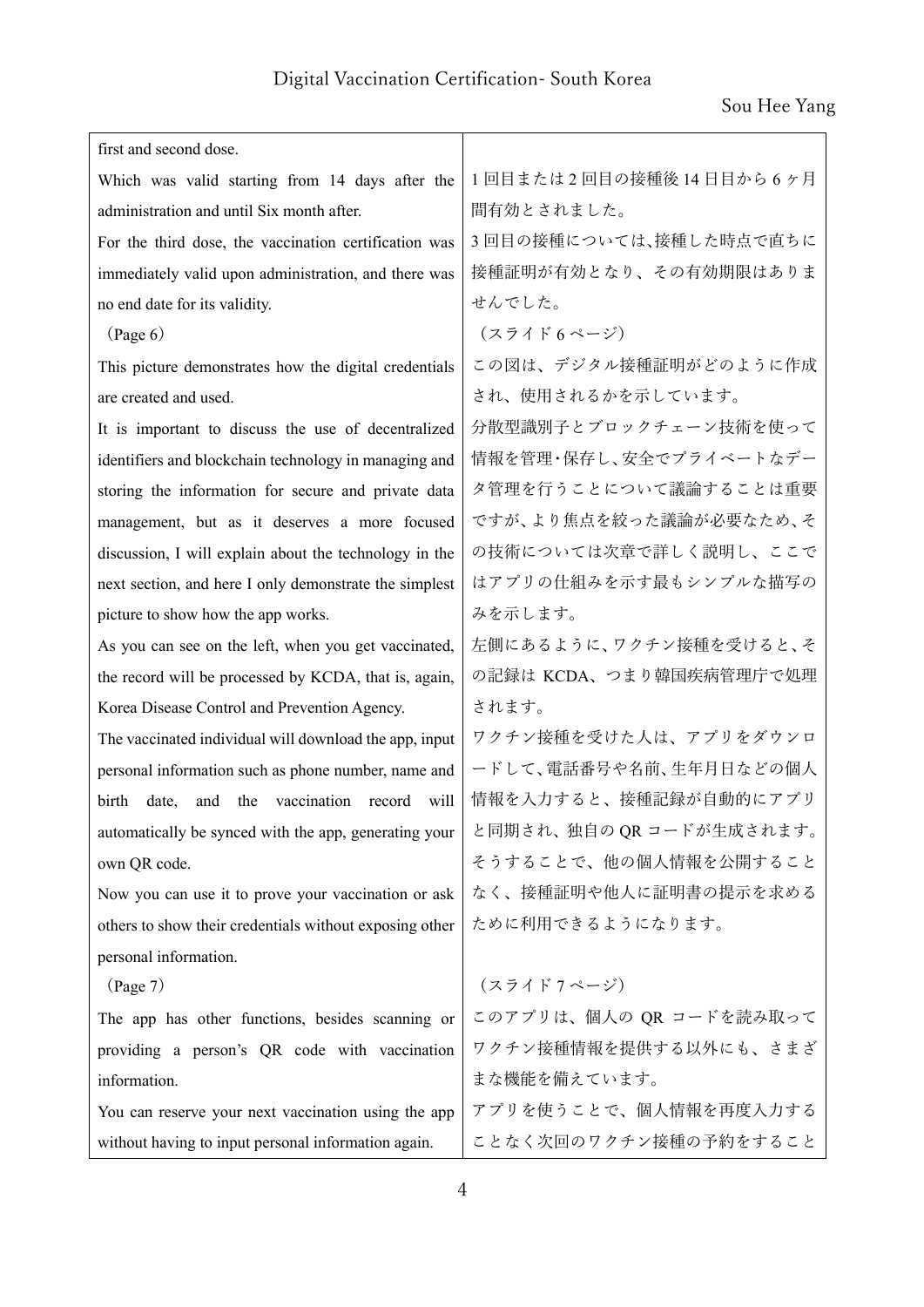|                                                           | ができます。                        |
|-----------------------------------------------------------|-------------------------------|
| It also alerts you when your certification is about to    | また、証明書の有効期限が迫っているときや、次        |
| expire or to remind you of the next vaccination           | のワクチン接種のスケジュールをリマインドす         |
| schedule, so it has some personalized post-vaccination    | るためのアラートも表示されるため、ある程度         |
| management functions.                                     | ワクチン接種後の取扱いを個別化できます。          |
| You can also use it to report any side effects from the   | また、ワクチン接種に起こりうる副反応の報告         |
| vaccination, so if you file a report using the app, the   | にも使えるので、アプリを使って報告すれば、地        |
| local health center will receive the information and      | 域の保健所が情報を受け取って支援しつつ、          |
| assist you. In the meantime, a report will also be        | KCDA に報告することができます。            |
| automatically filed to KCDA.                              |                               |
| It can be used to provide additional information such as  | また、必要に応じて、氏名、生年月日、国籍、パ        |
| name, date of birth, nationality, and passport number if  | スポート番号などの追加情報を提供し、海外渡         |
| necessary, so that you can use it for other purposes,     | 航時のワクチン接種記録の証明など、他の目的         |
| such as for international travels.                        | にも使用することができます。                |
| Finally, COOV is an app that is based on PASS INFRA,      | 最後に、COOV は、ブロックチェーンラボが作       |
| which is a more general type of vaccination               | 成した、より一般的なタイプのワクチン接種証         |
| certification application created by Blockchain labs.     | 明アプリである PASS INFRA をベースとしたア   |
| While COOV is created by reflecting on the specific       | プリです。COOV は KCDA のニーズを反映して    |
| needs of KCDA and is used to verify only COVID-19         | 作られたもので、COVID-19 のワクチン接種のみ    |
| vaccination, PASS INFRA is designed so that it can        | を証明するために使われますが、PASS INFRA は   |
| verify all kinds of vaccinations, opening the door for    | あらゆるワクチン接種を証明できるように作ら         |
| the possibility that it can be used to manage other types | れており、将来的に他の種類のワクチン接種の         |
| of vaccination in the future.                             | 管理にも使える可能性に開かれています。           |
| (Page 8)                                                  | (スライド8ページ)                    |
| PASS INFRA and COOV have been designed with the           | PASS INFRA と COOV は、デジタル接種証明シ |
| awareness to solve common problems identified with        | ステムに共通の問題点を解決することを意識し         |
| digital vaccination certification system.                 | て設計されています。                    |
| I would like to discuss about them briefly in this        | ここでは、これらの問題とは何か、KCDA やブ       |
| section.                                                  | ロックチェーンラボが COOV を作るにあたっ       |
|                                                           | て、これらの問題の解決をどのように目指した         |
|                                                           | かを紹介します。                      |
| $(\text{Page } 9)$                                        | (スライド9ページ)                    |
| KCDA & Blockchain Labs identified three problems          | KCDA とブロックチェーンラボが指摘するデジ       |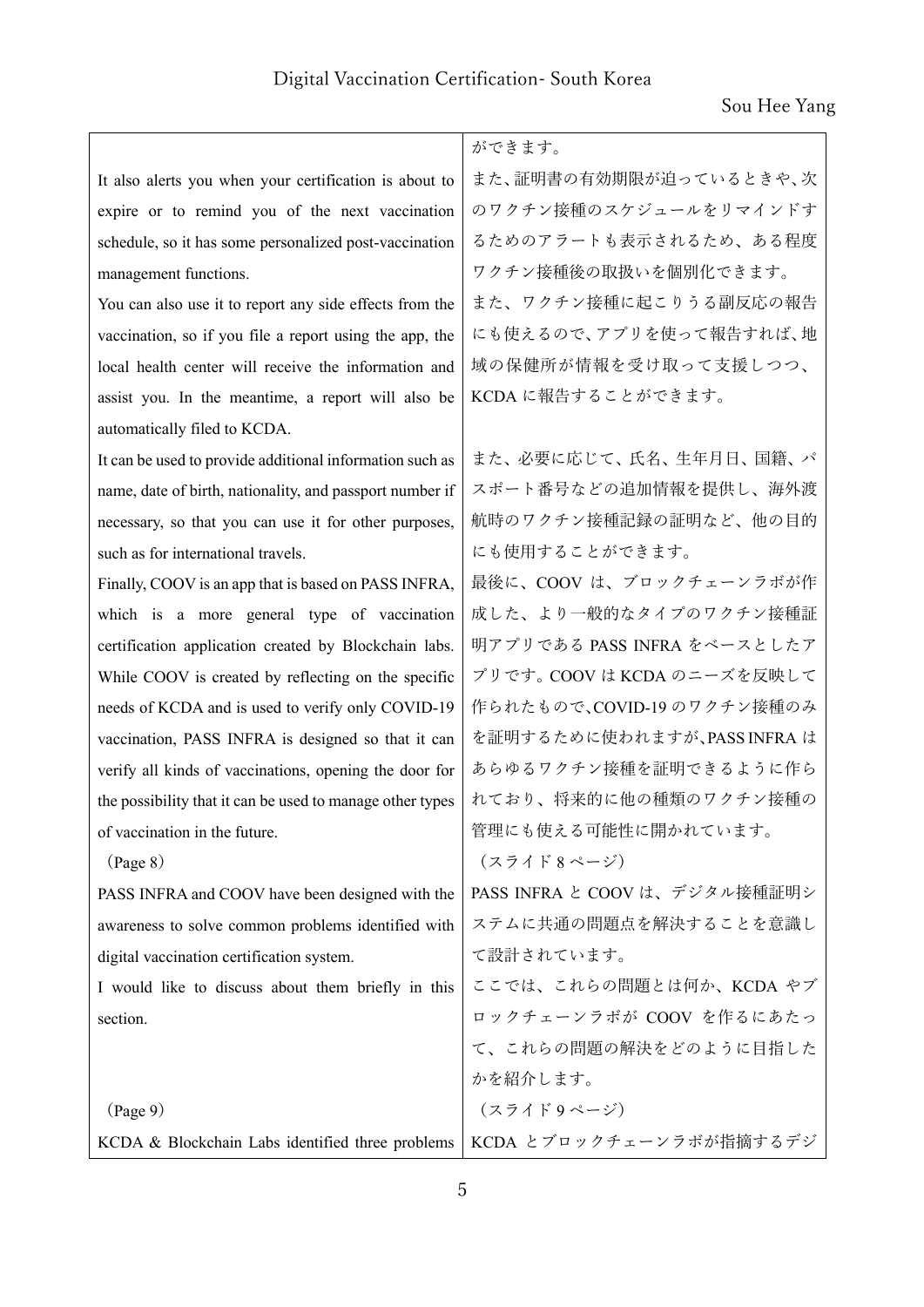| for digital vaccination certification and aimed to         | タル接種証明の問題点は以下の3つです。これ      |
|------------------------------------------------------------|----------------------------|
| develop an application that are free of their problems.    | らの問題を解決するために、彼らは COOV でさ   |
| In finding ways to resolve these problems in COOV,         | まざまな技術や戦略を駆使したのです。         |
| they utilized various technologies and strategies.         |                            |
| I will go over each one of these.                          | ひとつひとつ確認していきます。            |
| (Page 10)                                                  | (スライド10ページ)                |
| The First one is that "A normal digital vaccination        | まず1つ目は、「通常のデジタル接種証明システ     |
| verification system is vulnerable to fraud or tampering    | ムは、接種証明の真偽を確認することが困難な      |
| because it is difficult to verify the authenticity of the  | ため、不正・改ざんに弱い」という点です。       |
| proof of vaccination."                                     |                            |
| (Page 11)                                                  | (スライド11ページ)                |
| To address the first problem, KCDA & Blockchain            | 1 つ目の課題に対して、KCDA とブロックチェ   |
| Labs believed that it was essential to find a way to       | ーンラボは、偽造や不正を防止して証明書の完      |
| maintain integrity of the certificate by preventing        | 全性・正確性を維持する方法を見出すことが不      |
| forgery and fraud.                                         | 可欠であると考えました。               |
| For the purpose, the app uses blockchain-based DIDs,       | そのため、ブロックチェーンを利用した DID (分  |
| or decentralized identifiers, so that the issuer's and the | 散型識別子)を使用し、一度記録された発行者や     |
| owner's ID, once recorded, cannot be changed or            | 所有者の ID を変更・操作できないようにしまし   |
| manipulated.                                               | た。                         |
| Using DID enables verification of whether credentials      | DID を使うことで、ブロックチェーンに書き込    |
| written in the blockchain are revoked. Because the         | まれたクレデンシャルが失効したかどうかを検      |
| credentials can be verified, users cannot use a revoked    | 証することができるので、ユーザーは失効した、     |
| or manipulated credentials. so for example, when I re-     | クレデンシャルや改ざんされたクレデンシャル      |
| issue my credentials on a new cell phone, credentials      | を使うことができません。したがって例えば、新     |
| on my old cellphone will be automatically revoked.         | しい携帯電話でクレデンシャルを再発行する       |
| The QR code is only valid for 15 seconds to prevent        | と、古い携帯電話のクレデンシャルも自動的に      |
| people from taking screenshots and using it.               | 失効することになるのです。              |
| After 15 seconds, it changes to a different QR code with   | スクリーンショットを撮って利用されるのを防      |
| the same information, and the old one is no longer         | ぐため、QR コードの有効期限は 15 秒です。15 |
| valid.                                                     | 秒経過すると、同じ情報を持つ別の QR コード    |
|                                                            | に変わり、古い QR コードは無効になります。    |
| (Page 12)                                                  | (スライド12ページ)                |
| I would like to briefly explain what DIDs are.             | DID とは何か、ご存知の方も多いと思いますが、   |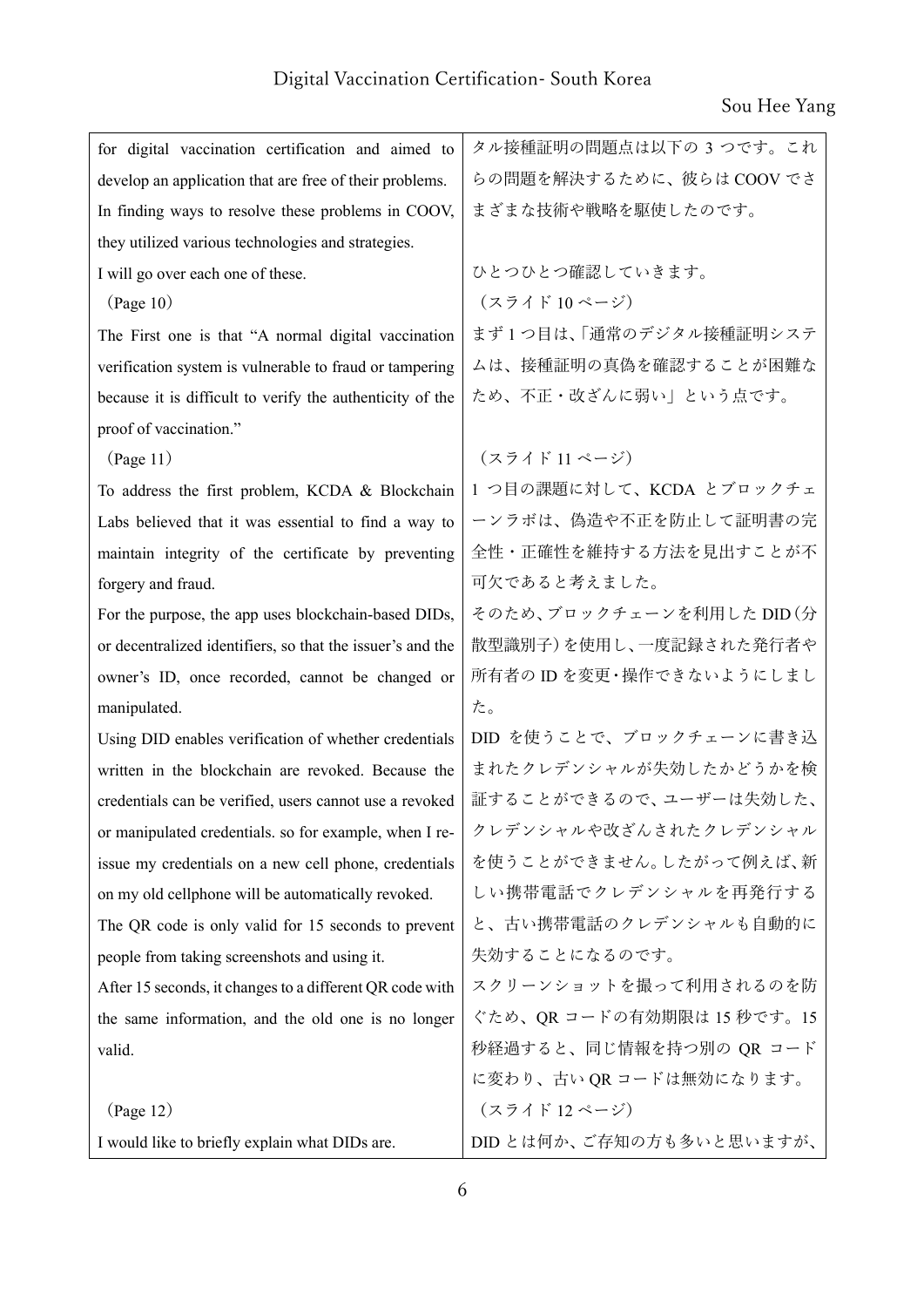|                                                           | そうでない方のために簡単に説明したいと思い                  |
|-----------------------------------------------------------|----------------------------------------|
|                                                           | ます。                                    |
| If I put in a very simple terms, DIDs provides a way      | 簡単に説明すると、DID は、ID 情報を携帯電話              |
| of proving identity by saving the identity information    | に格納することで、ID を中央に集中することな                |
| in the user's mobile device without centralized           | く ID を証明する手段を与えるものです。                  |
| identifier.                                               |                                        |
| It gives the users more control by letting them receive   | DID は、発行者が検証したクレデンシャルをユ                |
| credentials verified by issuers and store the credentials | ーザーが受け取り、携帯電話にクレデンシャル                  |
| in their mobile phones. By matching the private and       | を保存することができるようにすることで、ユ                  |
| public keys assigned to the private identifying           | ーザーにコントロールを与える識別子です。こ                  |
| information, the credentials are verified, without        | れによりユーザーは、情報を提供したいときに                  |
| exposing additional personal information. This allows     | 必要な情報のみを提供することができます。                   |
| users to provide only necessary information at times      |                                        |
| when the users want to provide the information.           |                                        |
| A working group with the World Wide Web                   | 現在、World Wide Web Consortium のワーキング    |
| Consortium is currently developing the DID standards,     | グループが DID の標準化を進めており、彼らは               |
| and they explained:                                       | DID を次のように説明しました。                      |
| What differentiates DIDs from typical, federated          | 「DID は、検証可能で分散型のデジタル ID を実             |
| identifiers, is that DIDs have been designed so that they | 現する新しいタイプの識別子であるDID が一                 |
| may be decoupled from centralized registries, identity    | 般的な連合識別子と異なるのは、DID が集中型                |
| providers, and certificate authorities.                   | レジストリ、ID プロバイダ、および証明書登録                |
| So the DID essentially allows the users to create a trust | 局から切り離されるように設計されている点で                  |
| framework where IDs can be self-owned.                    | ある。」                                   |
|                                                           | つまり、DID は本質的に、ユーザーが ID を自己             |
|                                                           | 所有できる、信頼できる枠組みを作ることがで                  |
|                                                           | きるのです。                                 |
|                                                           |                                        |
| (Page 13)                                                 | (スライド13ページ)                            |
| COOV, while it may be the World's First Blockchain-       | COOV は世界初のブロックチェーンによる                  |
| based COVID-19 Vaccination Verification System,           | COVID-19 ワクチン接種確認システムかもしれ              |
| certainly is no longer the only one.                      | ませんが、もはや唯一の存在ではありません。                  |
| EU Digital Covid Certificate uses blockchain. VeChain     | EU Digital Covid Certificate はブロックチェーン |
| is another one, using an NFT-based vaccine passport.      | を使用しています。                              |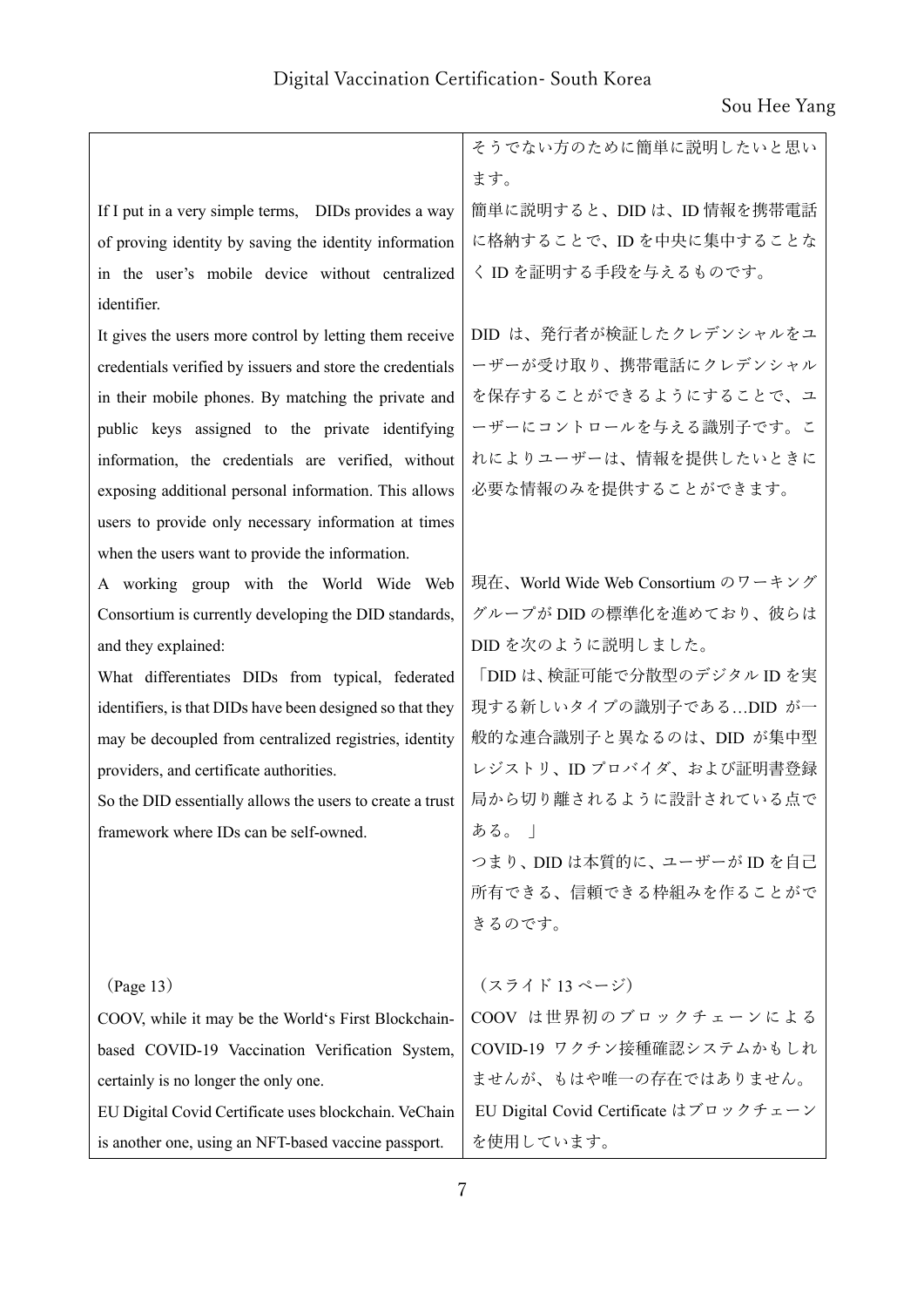| The blockchain technology employed for each app is       | VeChain もその一つで、NFT ベースのワクチン・    |
|----------------------------------------------------------|---------------------------------|
| different.                                               | パスポートを使用しています。                  |
| Coov, for one, uses infra-blockchain which is a sort of  | 技術の採用方法はアプリによって異なります            |
| middle ground between private and public blockchain,     | が、COOV は、プライベートブロックチェーン         |
| It is based on Proof-of-Transaction (PoT) Consensus      | とパブリックブロックチェーンの中間的な存在           |
| Mechanism With no native cryptocurrency.                 | であるインフラブロックチェーンを使用してお           |
|                                                          | り、ネイティブな暗号通貨ではなく、PoT (Proof     |
|                                                          | of Transaction) コンセンサスメカニズムに基づい |
|                                                          | ています。                           |
| Blockchain technology is certainly worth considering     | ブロックチェーン技術は、プライバシー保護の           |
| for creation of digital vaccination certification in     | 観点からデジタル接種証明書を作成するため            |
| perspective of privacy protection.                       | に、間違いなく検討する価値があります。             |
| As Forbes article has suggested, it's nearly impossible  | フォーブスの記事にもあるように、ブロックチ           |
| to fake data on a blockchain, and users' information can | ェーン上のデータを偽造することはほぼ不可能           |
| be stored securely since information can't be modified.  | であり、情報が改ざんされず、第三者がデータに          |
| And users can protect their privacy and prove the        | 侵入したり破壊したりすることもないため、ユ           |
| vaccination record without disclosing additional         | ーザーの情報を安全に保管することができま            |
| personal information.                                    | す。そして、ユーザーはプライバシーを保護し、          |
|                                                          | 追加の個人情報を開示することなくワクチン接           |
|                                                          | 種記録を証明することができます。                |
|                                                          | ブロックチェーン技術を採用する理由は、デー           |
|                                                          | タの完全性、取引記録の透明性、プロセスの公平          |
|                                                          | 性にあります。                         |
|                                                          |                                 |
| (Page 14)                                                | (スライド 14 ページ)                   |
| Second problem that the app aims to address is that      | このアプリが目指す2つ目の問題は、「ワクチン          |
| "Vaccination verification system holds the users'        | 接種証明システムは、ユーザーの個人情報や接           |
| personal and vaccination information, which can risk     | 種情報を保持しており、意図しない人にセンシ           |
| exposing sensitive data to an unintended audience."      | ティヴ・データを公開してしまう危険性があ            |
|                                                          | る」ということです。                      |
| (Page 15)                                                | (スライド15ページ)                     |
| The creator of COOV suggests that second problem is      | COOV の開発者は、2番目の問題についても、         |
| also addressed by using the DIDs.                        | DID を使うことで解決できると提案します。          |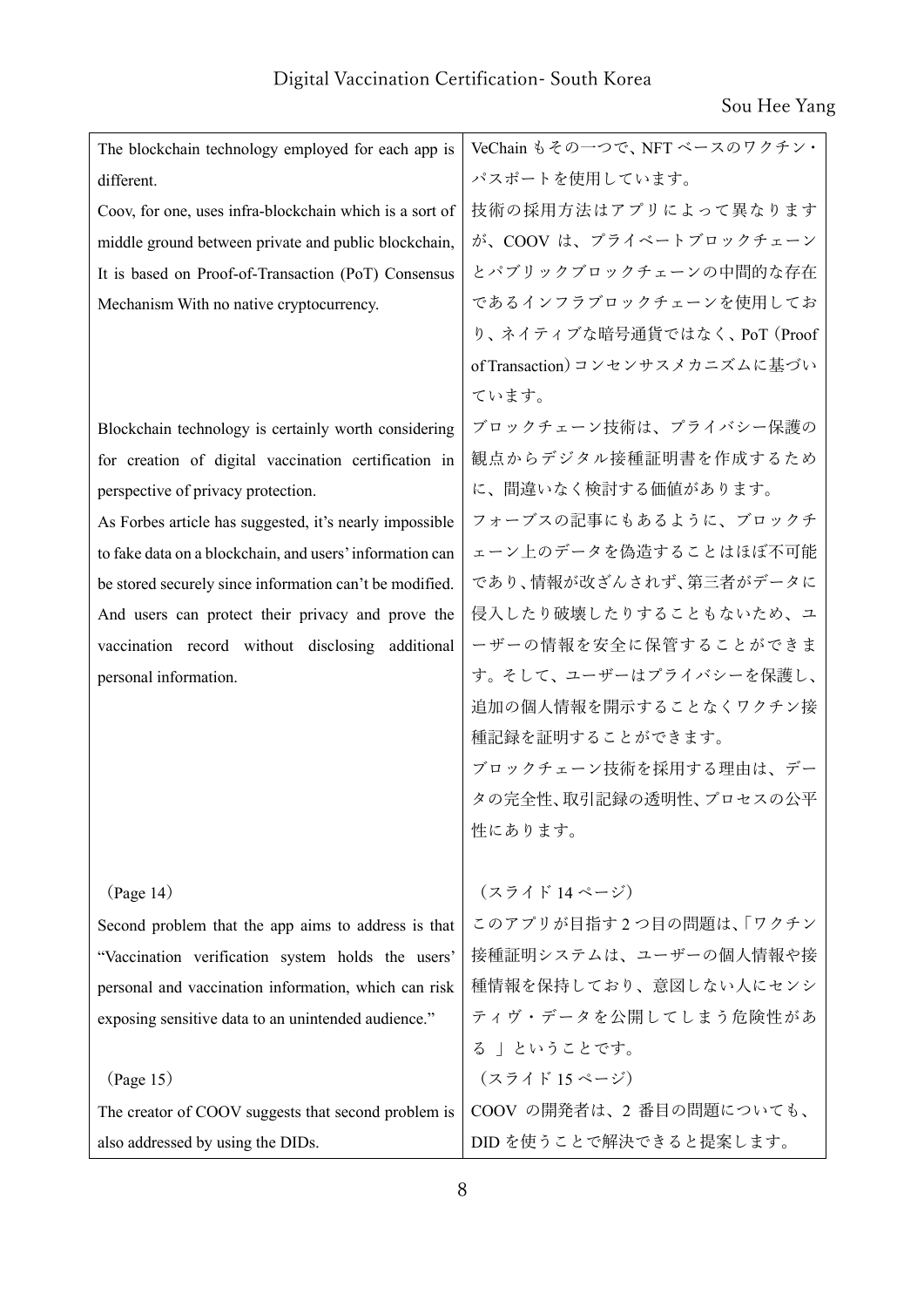| By using infra-blockchain based DIDs, COOV              | COOV は、インフラブロックチェーンに基づく               |
|---------------------------------------------------------|---------------------------------------|
| prevents the government from accessing or storing       | DID を使用することで、政府による機密個人情               |
| sensitive personal information.                         | 報へのアクセスや保存を防止します。                     |
| World Wide Web Consortium explains that individuals     | World Wide Web Consortium の説明では、DID を |
| can control their own personal information and create   | 使うことで個人が自分の個人情報を管理し、ピ                 |
| peer-to-peer networks by using DIDs, allowing people    | アツーピアのネットワークを作ることで、QR コ               |
| to check each other's vaccination certificate by        | ードをスキャンすることにより他人の接種証明                 |
| scanning QR codes.                                      | 書を互いにチェックすることができます。                   |
| Additionally, COOV allows the users to control what     | また、COOV により、ユーザーは自身が提供す               |
| information they are willing to give, QR code only      | る情報をコントロールすることができ、OR コー               |
| provides information about the person's vaccine         | ドで提供されるのはワクチン記録のみですが、                 |
| records, but the users can modify the setting so that   | ユーザーが設定を変更することで、(氏名、生年                |
| other information can also be provided.                 | 月日、パスポート番号など、)他の情報も提供す                |
|                                                         | ることができます。                             |
| (Page 16)                                               | (スライド16ページ)                           |
| Third problem the app aims to address: "If the          | 次は、アプリが解決しようとする第三の問題点、                |
| vaccination verification system is not designed to be   | 「ワクチン接種証明システムが世界標準に準拠                 |
| compliant with the global standards, its international  | して設計されていない場合、その国際的な相互                 |
| inter-operability is severely limited"                  | 運用性は著しく制限される」という点に対して                 |
|                                                         | 確認したいと思います。                           |
| (Page 17)                                               | (スライド17ページ)                           |
| The app developers aim to increase international        | このアプリの開発者は、いくつかの方法で国際                 |
| interoperability by several ways.                       | 的な相互運用性を高めることを目的としていま                 |
|                                                         | す。                                    |
| First, they invite others to develop vaccine passports  | まず、Pass Infra をベースにしたワクチンパスポ          |
| based on Pass Infra.                                    | ートの開発を他の政府や機関に奨励して、国際                 |
|                                                         | 的な運用性を高めようとしています。                     |
| Pass Infra can be modified to meet various needs of     | 先ほど COOV は韓国政府のニーズに合わせて開              |
| governments and agencies, just as COOV is a version     | 発された Pass Infra のバージョンだと言いました         |
| of Pass Infra developed to meet the needs of the Korean | が、Pass Infra は政府・機関の様々なニーズに合          |
| government. And either one, COOV or Pass Infra, is      | わせて変更することが可能です。そして、COOV               |
| available for governments and institutions around the   | や Pass Infra は、世界中の政府や機関が無料で使         |
| world to use for free.                                  | 用することができます。                           |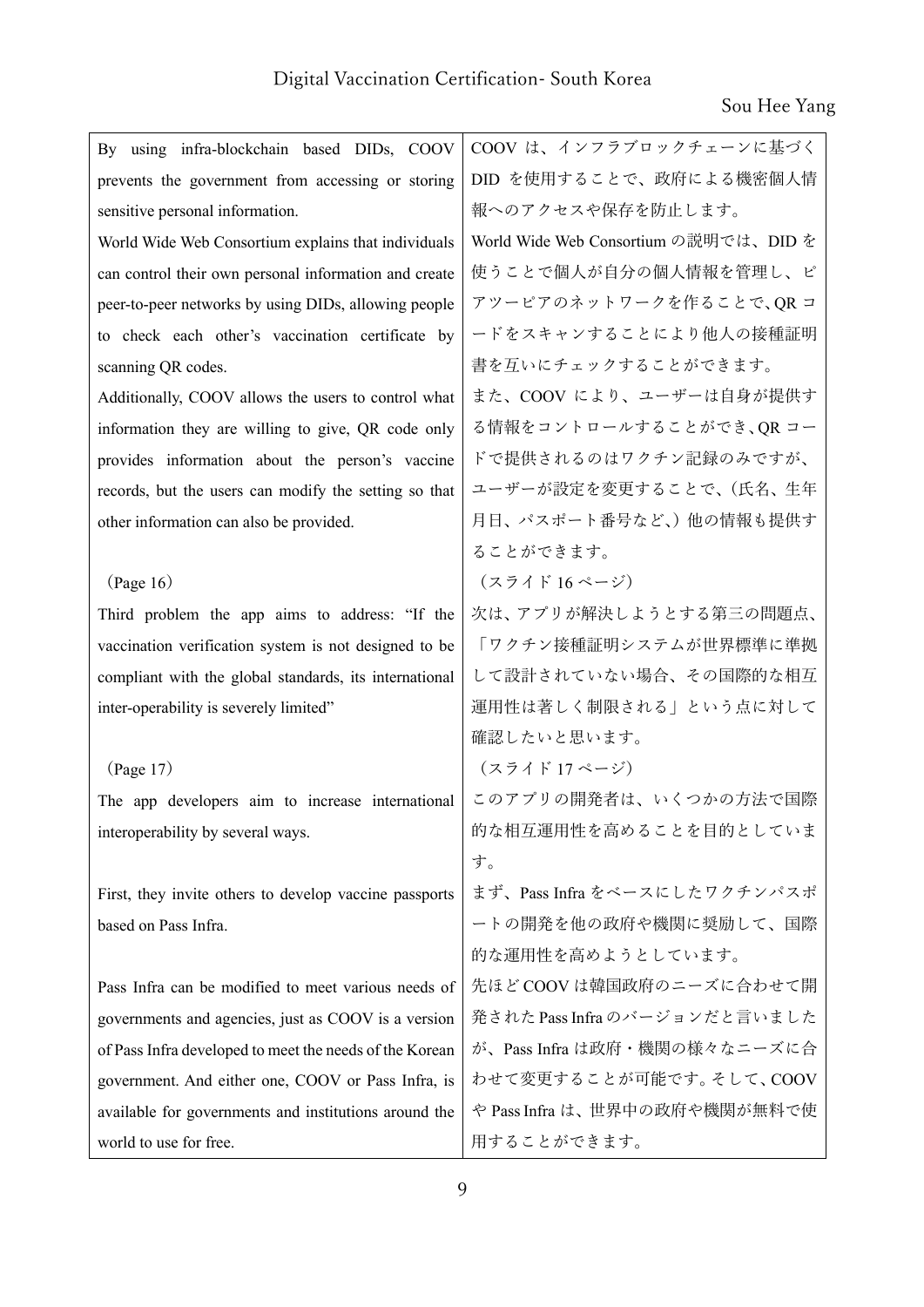As a part of this effort to motivate others to create vaccine passports based on Pass Infra, it complies with various global standards for the use of technology, including "World Wide Web Consortium's working standards for DID, the app also utilize other global standard libraries such as Universal Resolver, to collaborate with DIDs based on more than 40 public and private blockchains, like the well-known Ethereum and Hyperledger.

Blockchain Labs is working with the Linux Foundation and other vaccine passport creators to make it available for international adoptions,

They are creating the Global COVID Certificate Network ("GCCN"), with the purpose to "facilitate the safe and free movement of individuals globally during the COVID pandemic" (Linux Foundation Global Health, 2011). GCCN is building a trust registry network for the vaccine certificate systems and building a way for the various systems in every jurisdiction to find each other and decide whether to accept each other's certificates.

By participating in the collaboration with other app developers and Linux foundation and by offering PASS INFRA and COOV to use for free, KCDA and app developers have sought to increase the app's interoperability. So far we have reviewed three problems identified by Blockchain Lab and KCDA. and solutions to the problems reflected in making COOV.

(Page 18)

Now, I would like to move on to talk about the implications of using COOV that has been developed by engaging in the targeted problem solving. There are

また、他の政府等に Pass Infra をベースにしたワ クチンパスポートを作ってもらう動機付けの一 環として、World Wide Web Consortium の DID に 関する規格を遵守し、Universal Resolver など他 の世界標準ライブラリも活用しています。イー サリアムやハイパーレッジャーなど 40 個以上 のパブリックおよびプライベートブロックチェ ーンに基づく DID と連携をするなどの技術活用 のための各種世界標準に準拠しています。

ブロックチェーンラボは、Linux Foundation や他 のワクチンパスポート作成者と協力し、国際的 に採用することができるようにしており、 「COVID パンデミック下において世界への個 人の安全かつ自由な移動を促進する」ことを目 指して、グローバル COVID 証明書ネットワーク (「GCCN」)を作成しています。GCCN は、ワク チン証明書システムのための信頼レジストリネ ットワークを構築し、各地域の様々なシステム がお互いを見つけ、互いの証明書を受け入れる かどうかを決定する方法を構築しています。 KCDA とアプリ開発者は、他のアプリ開発者や Linux Foundation との共同作業に参加し、また PASS INFRA と COOV を無料で利用できるよう にすることで、アプリの相互運用性を高めよう としてきました。これまで、ブロックチェーンラ ボと KCDA が指摘した 3 つの問題点と、COOV の製作に反映された問題点の解決策を確認して きました。 (スライド 18 ページ) 次に、この⽬標とされる問題解決に取り組むこ

とで培われた COOV を活用することの課題につ いてお話したいと思います。 今⽇お話ししたい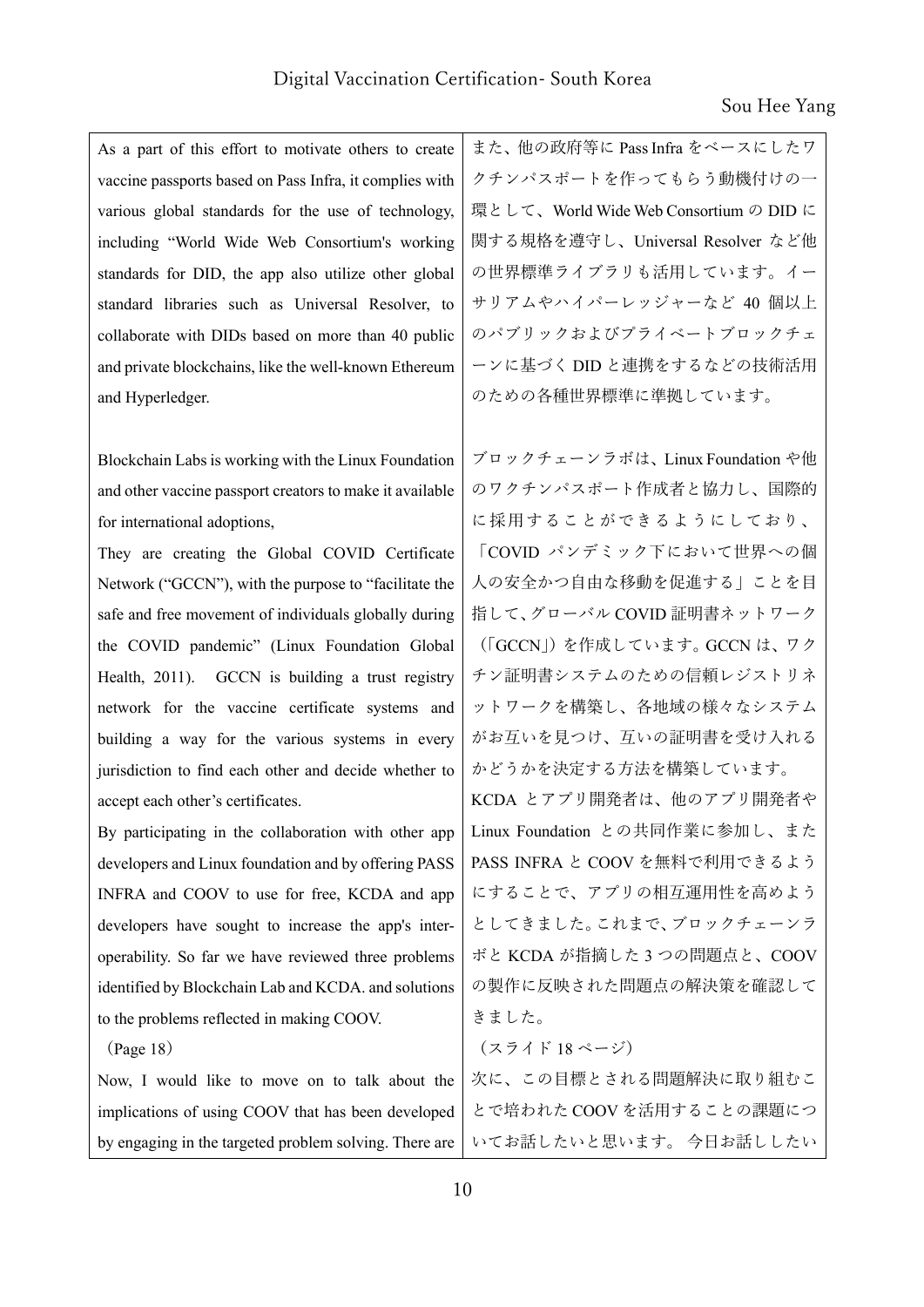Sou Hee Yang

| three issues and implications that I would like to        | のは、3つの問題と課題です。          |
|-----------------------------------------------------------|-------------------------|
| discuss today.                                            |                         |
| (Page 19)                                                 | (スライド19ページ)             |
| Mandating proof of vaccination itself implies many        | ワクチン接種の証明の義務化自体、自由やプラ   |
| number of issues, including questions about potential     | イバシーの侵害の可能性など多くの問題を含ん   |
| invasion of freedom and privacy, and there are still      | でおり、韓国では義務化をめぐって現在も法的   |
| ongoing legal battles over the mandate in Korea.          | 争いが続いています。              |
| But today, I want to focus on the implications of         | しかし今日は、デジタル証明書を用いて接種証   |
| mandating a proof of vaccination by using digital         | 明を義務化することの課題に注目したいと思い   |
| certification. Because people are required to use the     | ます。レストランやカフェなど、公共の場に入る  |
| app whenever they enter a public place, such as           | ときは必ずアプリを使うことが義務づけられる   |
| restaurants and cafes, if a government mandates the use   | ため、政府がアプリの使用を義務づけた場合、ア  |
| of the app, it is imperative that the app does not        | プリが誤動作しないことが必須となります。 誤  |
| malfunction. Any malfunctioning can cause social          | 動作があれば、社会に混乱をきたす可能性があ   |
| chaos.                                                    | ります。                    |
|                                                           |                         |
|                                                           |                         |
| On December 13th, last year, the first day of mandating   | 一部の公的活動におけるワクチン接種の証明義   |
| proof for vaccination for certain public activities, some | 務化の初日となった昨年12月13日、一部のユ  |
| users reported malfunctioning of the app. It caused a lot | ーザーからアプリの誤作動が報告され、多くの   |
| of panic and confusion.                                   | パニックと混乱を引き起こしました。       |
| Those who have the obligation to require the proof of     | 飲食店のオーナーなど接種証明を要求する義務   |
| vaccination, like restaurant owners, may be fined if      | のある人は、ルールを守らないと罰金を科され   |
| they do not follow the rules, but they had not been       | る可能性がありますが、アプリが誤動作した場   |
| instructed what to do in case the app malfunctioned. So   | 合にどうすればいいのか指示を受けていません   |
| some business owners did not allow guest whose app        | でした。そのため、アプリが誤動作した客に他人  |
| was malfunctioning from dining with others or even        | と食事をさせない、あるいは営業所に立ち入ら   |
| entering their places of business. And finally KCDA       | せないという事業者もいました。そしてついに   |
| announced that it would postpone the enforcement of       | KCDA は、義務化の実施を翌日まで延期すると |
| mandate until the next day. Needless to say, the users    | 発表しました。もちろん、アプリが故障したユー  |
| whose app malfunctioned had their daily activities        | ザーは、日常生活に支障をきたしたことは言う   |
| disrupted.                                                | までもありません。               |

The next day, the app was up and running again. But|翌日には、アプリが再び動き出しました。しか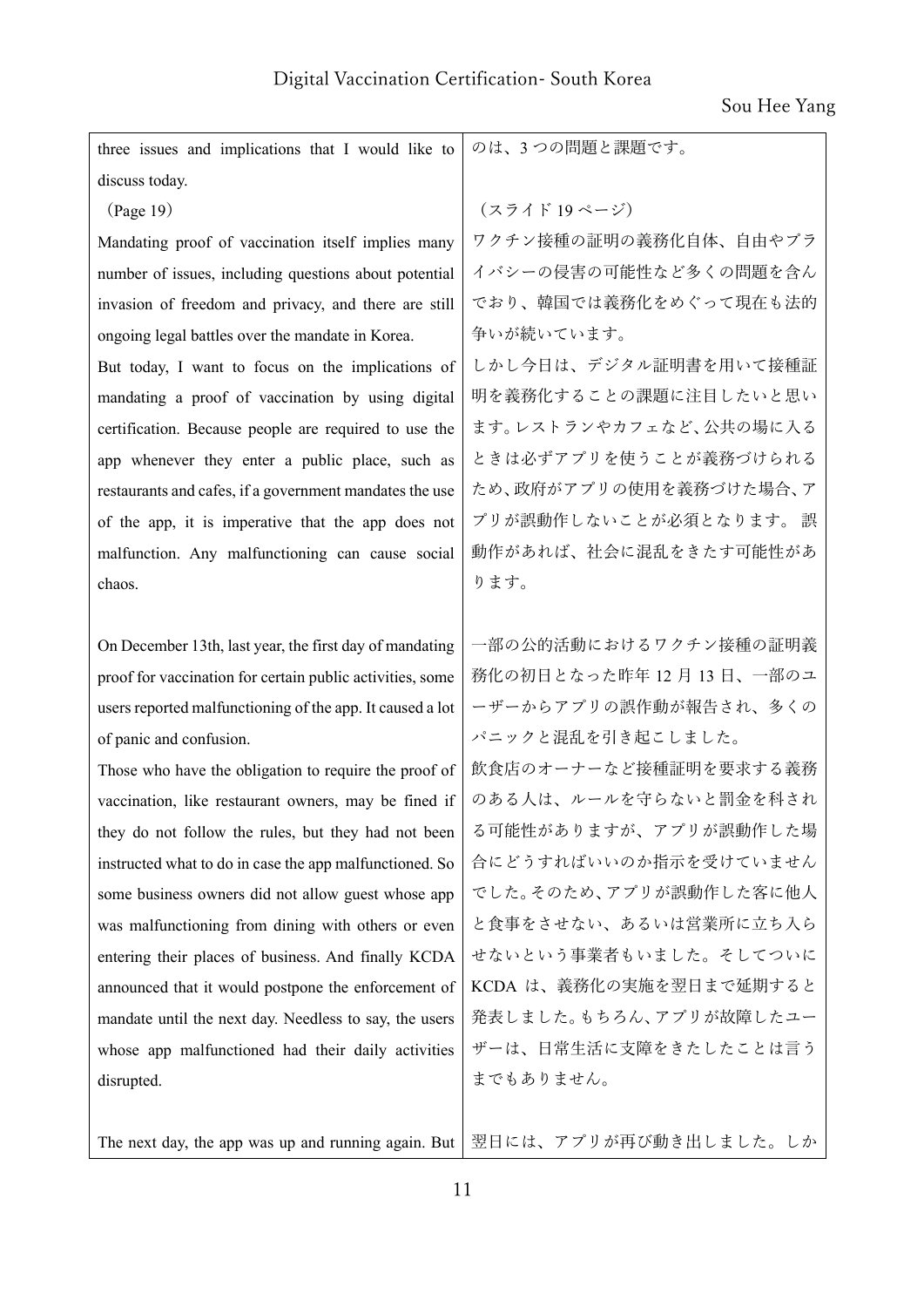| what this implied is that when a government uses a       | し、これが意味するのは、政府がワクチン接種の   |
|----------------------------------------------------------|--------------------------|
| digital vaccination certification system for vaccine     | デジタル証明書をワクチン接種の義務づけに使    |
| mandates, it should be aware of the potential social     | 用する場合、万が一アプリに不具合が生じた場    |
| consequences in case the app malfunctions.               | 合、社会的な影響が出る可能性があることを念    |
|                                                          | 頭に置く必要があるということです。        |
| (Page 20)                                                | (スライド20ページ)              |
| Second, when vaccine mandate has first been              | 第二に、COOV によるワクチン接種の義務化が  |
| implanted by using COOV, there has been potential        | 始まった当初は、海外でワクチンを接種した外    |
| concerns for discrimination for foreign nationals who    | 国人に対する差別が懸念されてきました。      |
| have been vaccinated abroad.                             |                          |
| In the beginning, If you have been vaccinated abroad,    | まず、海外でワクチンを接種した場合、その記録   |
| you could not reflect your record on COOV. There were    | を COOV に反映させることができず、ワクチン |
| people who were vaccinated for the third and fourth      | 義務化によって日常生活が非常に制限される可    |
| times in Korea because their vaccination record for the  | 能性がありました。1回目、2回目の接種記録が   |
| first two times could not be reflected in their app.     | アプリに反映できず、韓国で3回目、4回目の接   |
|                                                          | 種をした人もいました。              |
| When there were criticisms about it, the government      | それに対する批判があったとき、政府は、海外で   |
| allowed Korean nationals who have a proper record for    | の適切な接種記録がある韓国人は COOV に反映 |
| vaccination from abroad to reflect their records on      | させますが、外国籍の場合は反映させられない    |
| COOV but if you are a foreign national, you could not.   | としました。                   |
| So say a couple who have been vaccinated twice at the    | したがって例えば、外国で同じ時期に同じ種類    |
| same time and for the same kind in a foreign country,    | のワクチンを2回接種している夫婦が韓国に行    |
| when they went to Korea, and if the husband is Korean    | ったときには、夫が韓国籍なら COOV に接種記 |
| and the wife is not, the husband, the Korean national,   | 録を反映させることができた一方、妻が外国籍    |
| could reflect the records on COOV, while a wife, a       | なら反映させることができず、一緒に外食する    |
| foreign national, could not.                             | 事もできなかったという場合もありました。     |
| That meant that when there was vaccine mandate, the      | これはつまり、ワクチン接種が義務化された場    |
| wife could not dine with the husband or any others in    | 合には、たとえ同じ時に同じ種類のワクチンを    |
| public places, while the husband was free to engage in   | 受けたとしても、妻は公共の場所で夫などの他    |
| any kind of public activities, even if they have been    | 者と食事をすることができない一方、夫はどの    |
| vaccinated at the same time for the same kind.           | ような公共的活動にも自由に従事することがで    |
|                                                          | きたということです。               |
| obviously<br>harshly<br>criticized<br>This<br>for<br>was | この点は明らかに差別だと国際社会から厳しく    |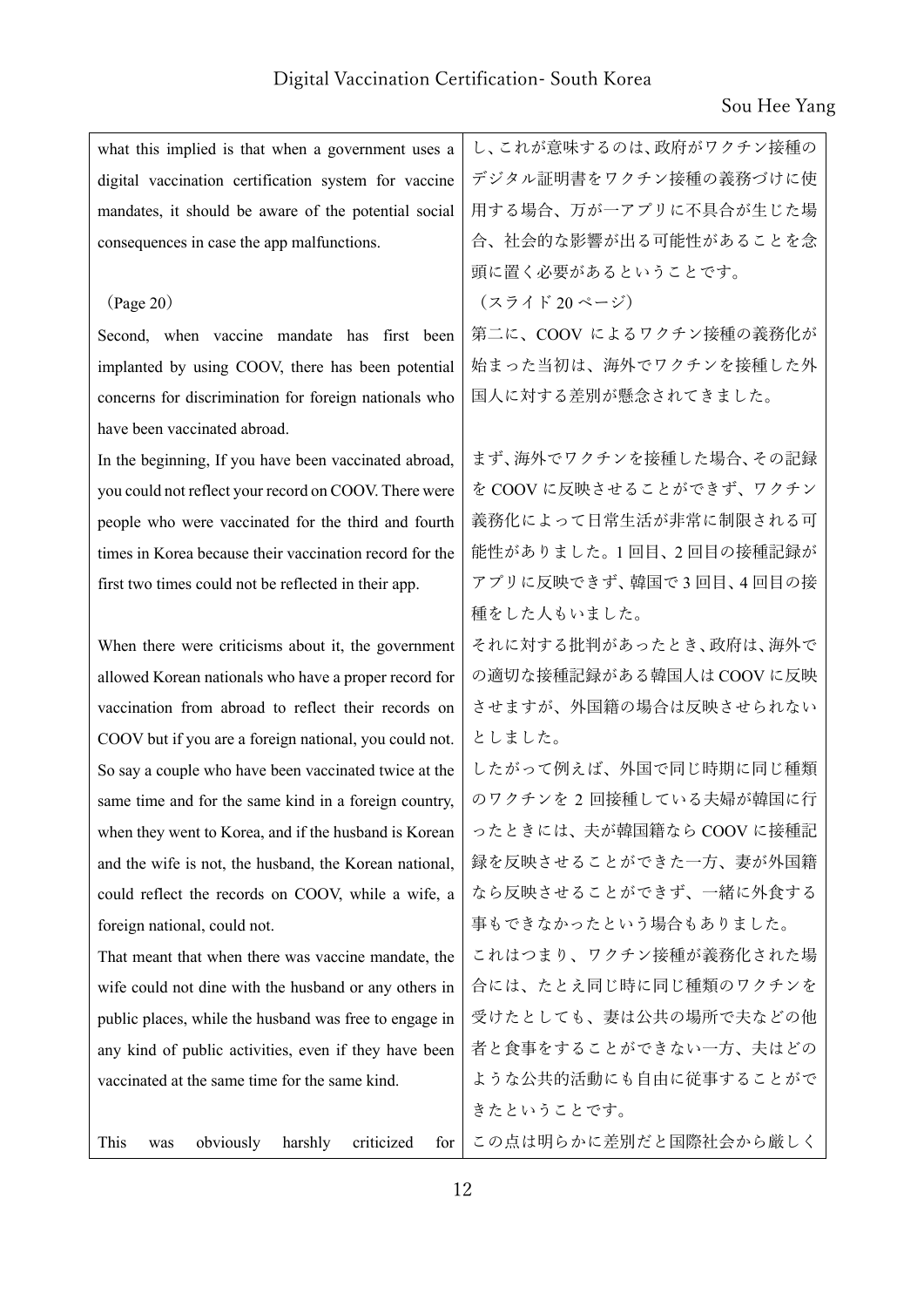| discrimination.                                                | 批判されました。                  |
|----------------------------------------------------------------|---------------------------|
| NOW the government allows any person who have                  | 今では、海外でワクチン接種を受けた人は、公的    |
| been vaccinated abroad to reflect their record on              | な証明書を持参すれば、COOV に記録を反映さ   |
| COOV if they bring an official certificate.                    | せることができるようになりました。         |
| But the many attempts it took to make the process right        | しかし、このように何度も試行錯誤を繰り返し     |
| leaves something to consider for the Korean                    | たことで、韓国政府は、こういう政策を実施する    |
| government, mainly for the policy makers to be more            | 際に外国人に対する潜在的な差別についてもっ     |
| aware of potential discrimination for foreign nationals,       | と留意すべきであるという意見も多数出され、     |
| Especially if it aims to increase international inter-         | 特に、こういう差別の懸念は COOV をついて国  |
| operability.                                                   | 際的な相互運用性を高めることを目的に反する     |
|                                                                | ことが指摘されました。               |
| (Page 21)                                                      | (スライド21ページ)               |
| Next, I would like to discuss implications of using            | 次に、データ倫理の観点から、COOVを利用す    |
| COOV in the perspective of Data ethics,                        | ることの課題について述べたいと思います。      |
| The adoption of technology, mainly the use of DIDs,            | DID の利用を中心としたテクノロジーの導入    |
| seems to provide an advantage in terms of protecting           | は、ユーザーのプライバシー保護やセキュリテ     |
| the users' privacy and ensuring security.                      | ィの確保という点で優位性があると思われま      |
|                                                                | す。                        |
| important because digital vaccination<br>This<br>$\mathbf{is}$ | デジタル接種証明は、本質的にセンシティヴな     |
| certification inherently involves sensitive personal           | 個人情報を含むため、これは重要なことです。     |
| information.                                                   | そのため、DID であれブロックチェーンであれ、  |
| So using the best available technology, whether it be          | プライバシーを保護し、高度なセキュリティを     |
| blockchain or DIDs, that can protect privacy and               | 維持できる最善の技術を用いることが望ましい     |
| maintain a high level security, may be desirable, and          | と思われますが、この観点から見ると、COOVは   |
| COOV, in this perspective, is a well-developed form of         | デジタル接種証明の形態としてよくできている     |
| digital vaccination certification.                             | と言えるのではないでしょうか。           |
| However, it is doubtful that the Korean public is aware        | しかし、プライバシーがどの程度守られている     |
| of how well their privacy is protected and how secure          | のか、アプリの安全性がどの程度確保されてい     |
| the app is.                                                    | るのか、一般に認知されているのか疑問が残り     |
|                                                                | ます。                       |
| While KCDA & Blockchain Labs explain their use of              | KCDA とブロックチェーンラボは、DID やブロ |
| DIDs and blockchain technology on their websites, it           | ックチェーン技術の利用についてウェブサイト     |
| may be difficult for a layperson to understand how the         | で説明していますが、アプリがどのようにユー     |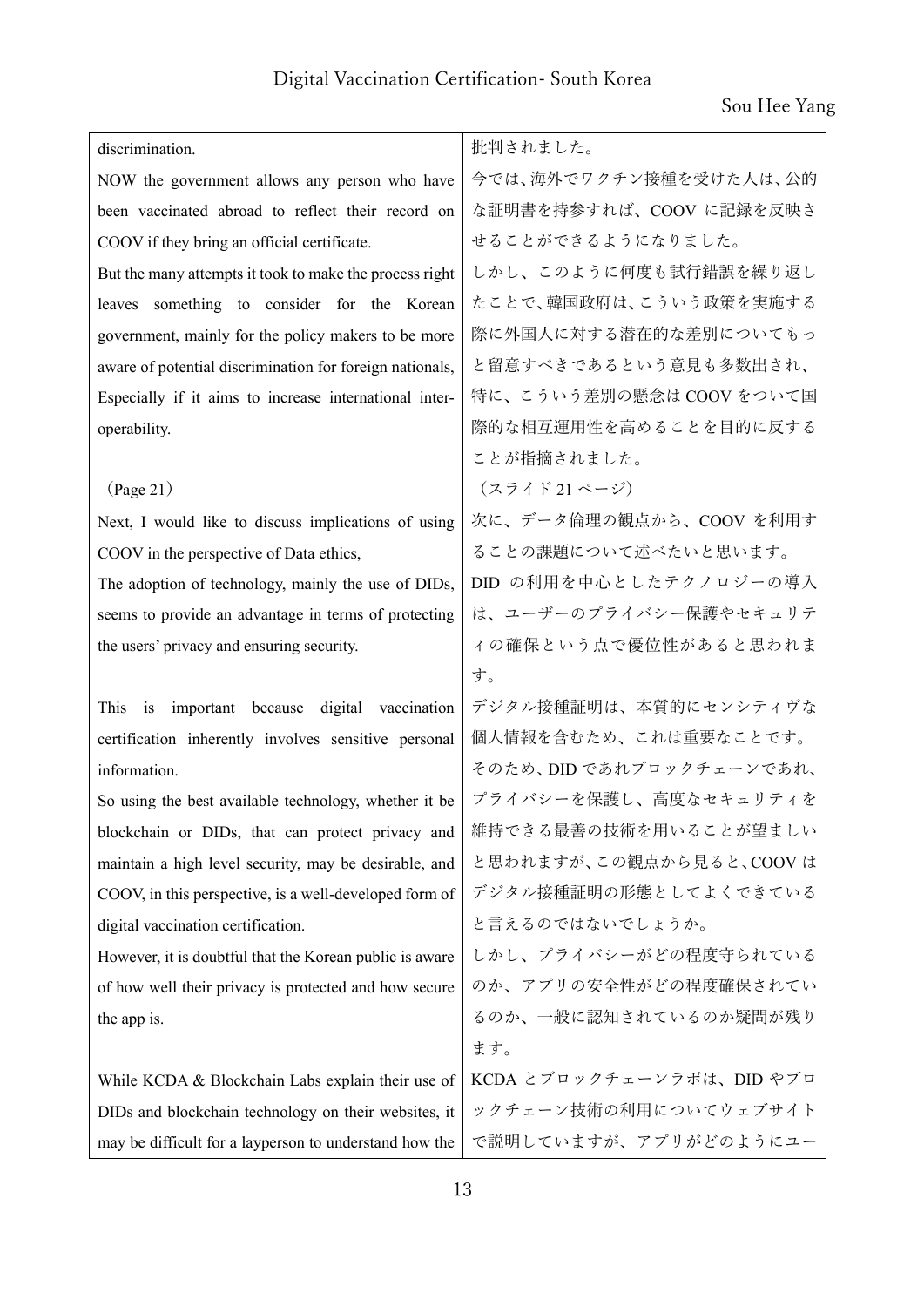| app is protecting the users' privacy. It is also unrealistic | ザーのプライバシーを保護しているのか、素人        |
|--------------------------------------------------------------|------------------------------|
| to expect the public to go on the websites and educate       | には理解しがたいかもしれません。また、一般の       |
| themselves about the app's security system.                  | 人がウェブサイトを見て、アプリのセキュリテ        |
|                                                              | ィシステムについて学ぶことを期待するのは非        |
|                                                              | 現実的です。                       |
| It is my personal opinion that they should expand on         | 個人的な意見ですが、KCDA は、個人情報が勝      |
| their efforts for public education so that KCDA can          | 手に使われることへの不安を解消するために、        |
| alleviate the public's concerns about their personal         | 啓発 (市民教育) 活動をもっと充実させるべきだ     |
| information getting used without their consent.              | と思います。                       |
| KCDA has been making and distributing posters and            | KCDA は、COVID-19 に関連する政策について、 |
| videos that are very easy-to understand and follow on        | 非常にわかりやすいポスターやビデオを作成         |
| their policies related to COVID-19.                          | し、配布しています。                   |
| So I believe it is desirable for KCDA to make the same       | 同じように、COOV がどのように運用され、ユ      |
| kind of efforts to promote public education about how        | ーザーのプライバシーをどのように保護してい        |
| COOV operates and how it protects users' privacy.            | るかについての啓発活動を行うことが望ましい        |
|                                                              | と思います。                       |
|                                                              |                              |
|                                                              |                              |
| (Page 22)                                                    | (スライド22ページ)                  |
| Lastly I would like to leave you with my final thoughts.     | 最後に、韓国でのデジタル接種証明について、最       |
| The use of COOV certainly signifies the advancement          | 後の感想と総括を残しておきたいと思います。        |
| of technology-facilitated healthcare system in South         |                              |
| Korea.                                                       |                              |
| $({\rm Page}\, 23)$                                          | (スライド 23 ページ)                |
| It is almost universally adopted by its citizens, which I    | CCOV の活用は、確かに韓国の技術的な医療シ      |
| believed is enabled by a high rate of cellphone              | ステムの進歩を意味します。それはほぼ全国民        |
| ownership, 95 percent of its citizens owning a               | に浸透していますが、それを可能にしているの        |
| cellphone in 2019, according to a survey conducted           | は携帯電話の保有率の高さだと考えられます。        |
| by Pew Research Center.                                      | ピュー・リサーチ・センター (Pew Research  |
|                                                              | Center)の調査によると、2019年には韓国国民の  |
|                                                              | 95%が携帯電話を保有しています。            |
| COOV, both in and out of the country, is a fairly            | COOV は、国内外を問わず、デジタル接種証明      |
| positively evaluated digital vaccination certification       | アプリケーションとしてかなりポジティブな評        |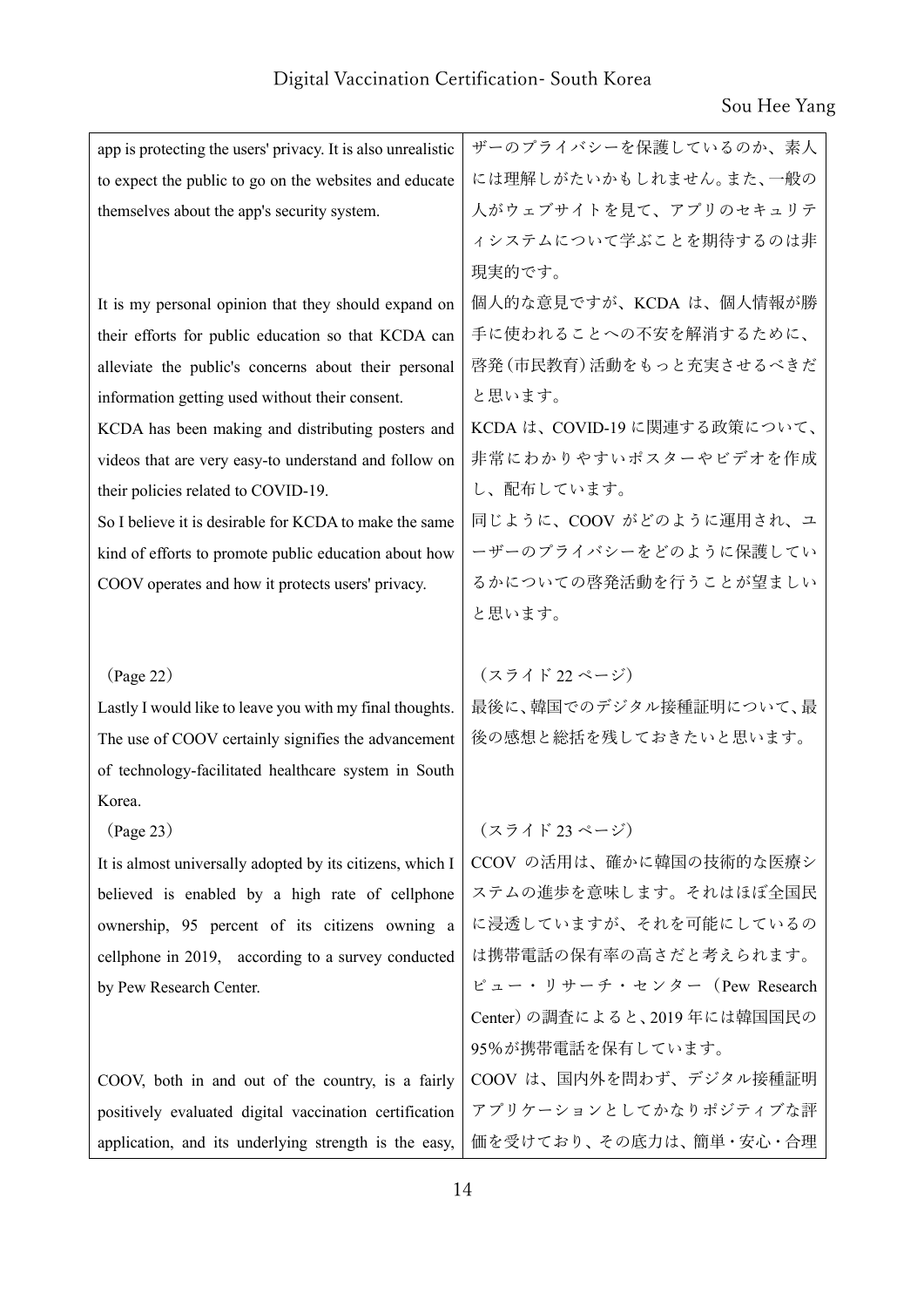| secure and streamlined process.                             | 的なプロセスにあります。            |
|-------------------------------------------------------------|-------------------------|
| Nonetheless,<br>utilizing<br>digital<br>vaccination<br>in   | しかし、ワクチン接種デジタル証明書の活用に   |
| certification, some issues remain unresolved.               | は、まだいくつかの課題が残されています。    |
| The necessity of vaccine mandate using COOV is              | COOV を用いたワクチン接種の義務化の必要性 |
| disputed socially and legally, and using a digital          | については、社会的・法的にも議論があり、ワク  |
| vaccination certification for vaccine mandate has its       | チン接種の義務化にデジタル接種証明書を用い   |
| own perils as it can make technical difficulties to         | ることは、技術的な困難から一気に社会的混乱   |
| quickly cause social chaos.                                 | を招くという危険性をはらんでいます。      |
| The policy makers in implementing the app needs to be       | このアプリを導入するにあたっては、政策立案   |
| more mindful about potential discrimination concerns,       | 者がさらに差別の懸念を払拭する必要があり、   |
| and without it, no matter how much the developers of        | デジタルツールの開発者がいくら国際的な相互   |
| the digital tool focus on international inter-operability,  | 運用性に配慮しても、政策立案者が追いつかな   |
| when the policy makers do not keep up, the                  | ければ、国内に住む外国人を差別してしまうほ   |
| certification system can remain very local to the point     | どまでに、デジタル証明制度が極めてローカル   |
| of discriminating foreign nationals residing in the         | なままになってしまう可能性があります。     |
| country.                                                    |                         |
| Finally, public education about the technology needs to     | 最後に、技術に関する啓発活動の改善が必要で   |
| be improved. COOV is socially considered as a               | す。COOV は社会的に国民に必要なものと考え |
| requirement for its citizens, and if so, I think public     | られていますが、そうであれば、アプリの安全性  |
| education about the app, mainly how secure the app is,      | はどうなのか、個人情報は安全に管理されてい   |
| and whether their personal information is safely            | るのか、などを中心に啓発活動が改善されるべ   |
| managed, should be improved. I believe this effort to       | きだと思います。COOV がどの情報を取得し、 |
| communicate and make the public understand about            | どの情報を取得しないのか、COOV がその情報 |
| what COOV is and is not taking from them and where          | をどこで使うのかについて、国民に伝え、理解し  |
| COOV is going to use the information, will be the           | てもらうこの取り組みが、将来のデジタル医療   |
| foundation of the public's faith in the digital healthcare  | システムに対する国民の信頼の礎になると思っ   |
| system in the future.                                       | ています。                   |
|                                                             |                         |
| So now we have reviewed the digital vaccination             | さて、ここまで韓国でのデジタル接種証明につ   |
| certification system in Korea.                              | いて確認してきました。             |
| COOV is by no means perfect and there are issues to         | COOV は決して完璧なものではなく、今後解決 |
| be resolved in the future, but it signifies a good start of | すべき課題もありますが、韓国の医療規制の実   |
| using digital technology in implementing healthcare         | 施にデジタル技術を活用する良いスタートとな   |